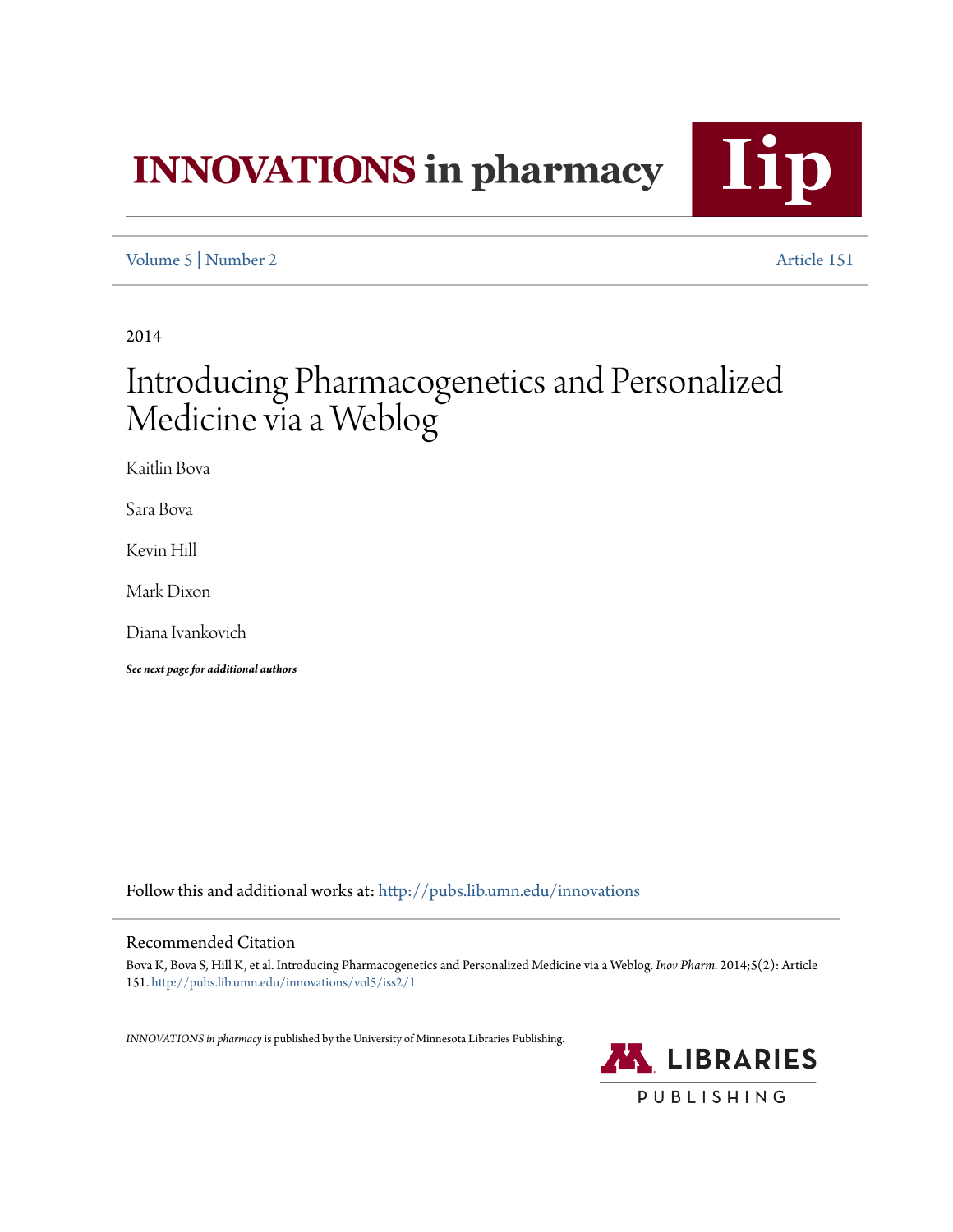### Introducing Pharmacogenetics and Personalized Medicine via a Weblog

#### **Authors**

Kaitlin Bova, Sara Bova, Kevin Hill, Mark Dixon, Diana Ivankovich, and David F. Kisor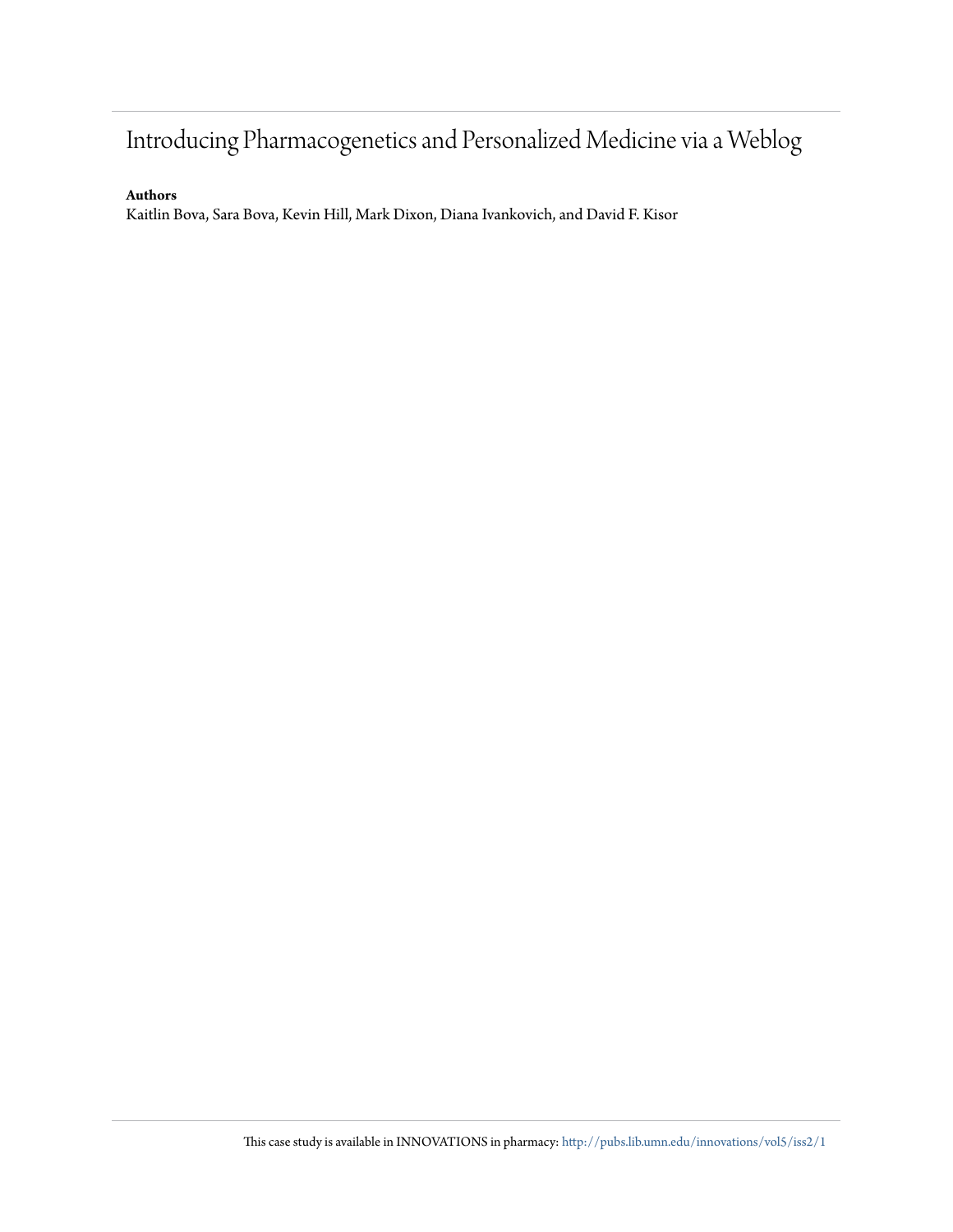#### **Introducing Pharmacogenetics and Personalized Medicine via a Weblog**

Kaitlin Bova, PharmD Candidate<sup>a</sup>; Sarah Bova, PharmD Candidate<sup>a</sup>; Kevin Hill, JD<sup>b</sup>; Mark Dixon, PhD<sup>c</sup>; Diana Ivankovic, PhD<sup>d</sup>; David F. *Kisor, BS, PharmDe\**

*a Department of Pharmaceutical and Biomedical Sciences, Raabe College of Pharmacy, Ohio Northern University, Ada, Ohio b Pettit College of Law, Ohio Northern University, Ada, Ohio*

*c Department of Philosophy and Religion, Getty College of Arts and Sciences, Ohio Northern University, Ada, Ohio <sup>d</sup>*

*Undergraduate Cancer Research Center, Anderson University, Anderson, South Carolina*

*e Department of Pharmaceutical Sciences, College of Pharmacy, Manchester University, Fort Wayne, Indiana*

**Key Words**: pharmacogenetics education, pharmacogenomics education, personalized medicine education, introducing pharmacogenetics

#### **Abstract**

*Objectives: To evaluate a weblog (blog)-based course introducing pharmacogenetics (PGt) and personalized medicine (PM) relative to freshmen pharmacy students' knowledge base. Methods: Incoming freshmen pharmacy students were invited by email to enroll in a one semester-hour, elective, on-line blog-based course entitled "Personal Genome Evaluation". The course was offered during the students' first semester in college. A topic list related to PGt and PM was developed by a group of faculty with topics being presented via the blog once or twice weekly through week 14 of the 15 week semester. A pre-course and post-course survey was sent to the students to compare their knowledge base relative to general information, drug response related to PGt, and PM. Results: Fifty-one freshmen pharmacy students enrolled in the course and completed the pre-course survey and 49 of the 51 students completed the post-course survey. There was an increase in the students' general, PGt and PM knowledge base as evidenced by a statistically significant higher number of correct responses for 17 of 21 questions on the post-course survey as compared to the pre-course survey. Notably, following the course, students had an increased knowledge base relative to "genetic privacy", drug dosing based on metabolizer phenotype, and the breadth of PM, among other specific points. Conclusions: The study indicated that introducing PGt and PM via a blog format was feasible, increasing the students' knowledge of these emerging areas. The blog format is easily transferable and can be adopted by colleges/schools to introduce PGt and PM.*

#### **Introduction**

Healthcare providers, health professions students, and the lay public face a growing need for knowledge of genetics, pharmacogenetics (PGt) and personalized medicine (PM). $^{1-4}$ Genetics education, including PGt, of current and future healthcare professionals is lagging as compared to other components of PM.<sup>5</sup> Thousands of individuals graduate from health professions programs annually and will enter their professions at a time when genetic, including PGt, information will likely be available for a larger population of patients. A benchmarking survey to represent the U.S. physician population regarding adoption of PGt testing was performed. With respect to PGt, only 29% of 10,303

\**At the time of this work, Dr. Kisor's affiliation was with the Department of Pharmaceutical and Biomedical Sciences, Raabe College of Pharmacy, Ohio Northern University, Ada, Ohio.*

**Corresponding author**: David F. Kisor, BS, PharmD, Department of Pharmaceutical Sciences, College of Pharmacy, Manchester University, Fort Wayne, Indiana; Email[: dfkisor@manchester.edu](mailto:dfkisor@manchester.edu)

physicians (M.D. and D.O.; specialists and general practitioners) had received any level of education regarding this type of testing.<sup>6</sup> While 53% of 728 pharmacists had received any type of education in genetics, only 18% rated their current understanding of PGt as good, very good, or excellent.<sup>7</sup> Similarly, only 13% of 206 nurses rated their knowledge of PGt testing above poor or fair.<sup>8</sup>

A 2010 report indicated that 92% of colleges and schools of pharmacy included PGt in their curricula, an increase from 78% as reported in 2005. $9,10$  However, the extent to which PGt was incorporated into curricula as required didactic hours varied greatly, with approximately 41% of colleges offering 10 or fewer hours, 42% offering 11 to 30 hours, and 14% of schools offering 31 to 60 hours of instruction.<sup>9</sup> Three percent of colleges did not report the number of didactic hours dedicated to PGt in their curricula.<sup>9</sup>

The study described here measured freshmen pharmacy students' knowledge of PGt and PM before and after an elective one-semester course (15 weeks) offered via a weblog (blog). The specific aim of this study was to evaluate the impact of the blog course on the students' knowledge base relative to PGt and PM. The course served to introduce the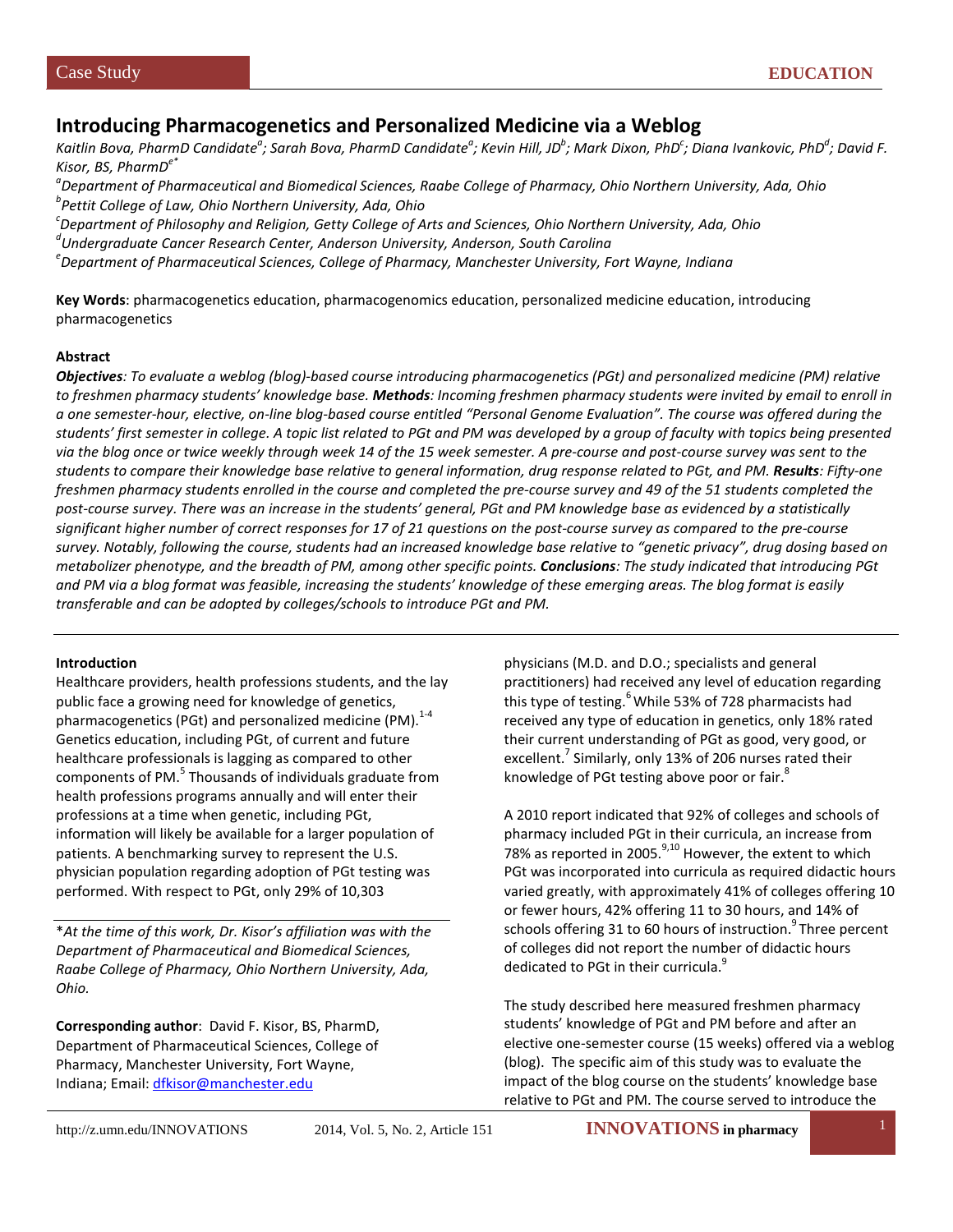topics of PGt and PM, allowing the students to build on this foundational information as they progressed through the pharmacy curriculum. The pharmacy curriculum at Ohio Northern University (ONU) includes over 30 hours of instruction regarding PGt, PM, and related topics as has been previously described.<sup>11</sup> However, the curriculum lacks an introductory component of basic PGt, and other fundamental aspects of PM as a foundation. The emerging field of PGt has resulted in the inclusion of "Pharmacogenomics/genetics" in Appendix B, "Additional Guidance on the Science Foundation for the Curriculum" of the Accreditation Council for Pharmaceutical Education (ACPE) standards effective 2011 and more recently as "Required Elements of the Didactic Doctor of Pharmacy Curriculum" in the draft 2016 ACPE standards.<sup>12,13</sup> Therefore, with a need to introduce PGt and PM education in our curriculum, we evaluated an innovative approach to presenting introductory material; Specifically, we utilized a weblog approach applying a faculty member's direct-to-consumer (DTC) genetic testing results, including PGt test results, in the context of the broader topic of PM as a means to introduce these topics.

#### **The "Personal Genome Evaluation" Course Design**

Over the last seven years, the Raabe College of Pharmacy at ONU has worked to expand PGt education throughout the zero-six program. In an effort to develop an introductory course in PGt and PM, a study was undertaken to evaluate the use of a blog course to increase the knowledge base of freshmen students. The blog course content was designed by a group of faculty members encompassing various disciplines with interests related to PGt and PM (pharmacy, genetics, law, and ethics). The faculty developed "discussion points" which were based on information from various sources including the "Accreditation Standards and Guidelines - Professional Program In Pharmacy Leading to the Doctor of Pharmacy Degree", effective February 14, 2011 from the ACPE, "The Case for Personalized Medicine", 3rd Edition, from the Personalized Medicine Coalition, and general biology and genetics reference textbooks.<sup>5,12,14,15</sup> The discussion points were grouped into categories, including general knowledge, disease risk, drug sensitivity, personalized medicine, ethics, and law, all of which addressed PGt and/or PM. A "master list" of the discussion points was developed for use during a 15 week semester elective course entitled "Personal Genome Evaluation". This design was used to identify key aspects of PGt and PM with the intent to increase foundational knowledge by providing examples of the application of PGt and PM. As an example, during week four of the course, the topic was "Would you want to know?" and presented information related to Alzheimer's disease, raising the issues of disease risk and ethics, related to PM.

A faculty member served as the course coordinator and utilized six general knowledge, three disease risk, three drug sensitivity, four personalized medicine, and two ethics/legal discussion points as a basis for the course. The discussion points were presented through 14 weeks of the 15 week course via the blog found at www.pgxcheck.com (Table 1). Some of the discussion points presented during a given week were related to more than one category, e.g. disease risk/ethics (Week 4). A weblog template purchased through an online vendor (www.networksolutions.com; Web.com<sup>1</sup> Jacksonville, FL) was used to house the blog content. The course started on August 26, 2013, with the first blog entry on September 4, 2013 and the course ended December 20, 2013. A faculty member utilized their own DTC testing results, provided by 23andMe, for the blog discussion. The faculty member information was used as it was related to an actual individual the students would recognize, making the information more "tangible" to the students. The faculty member agreed to use their own data and did not have to provide "third-party" data to the students.

A description of the course was emailed to approximately 165 incoming freshmen pharmacy students. The freshmen students were considered "P1" students in a "zero-six" program. The email described that the course was offered to the students to present and discuss data/ information from a DTC company for an individual, relative to "disease risk, drug response, and ethical, legal, and social issues". The course was graded satisfactory/unsatisfactory and was available for academic credit as a one-hour semester course.

The DTC company 23andMe was chosen because of the breadth of disease risk and drug response information provided and the lower cost of testing compared to other DTC companies. For the purposes of this course the disease risk and drug response information provided by 23andMe was utilized. Throughout the 15-week semester, on six occasions, results from the genetic testing of this individual were presented via the blog for discussion (Table 1).

A computer-based pre-course survey to test the students' knowledge base was developed using the above mentioned documents and was tested by ten freshmen students at the end of the previous spring semester. The test group students were not enrolled in the "Personal Genome Evaluation" course and had no formal coursework in PGt or PM. However, seven of the students noted they had "some exposure" to PGt and PM, while three students had never heard of the topic. The pre-course survey consisted of three demographic, four general knowledge (GK), ten personalized medicine (PM) questions, and seven drug response (DR) questions (see Tables 3 through 5). The test group responded to items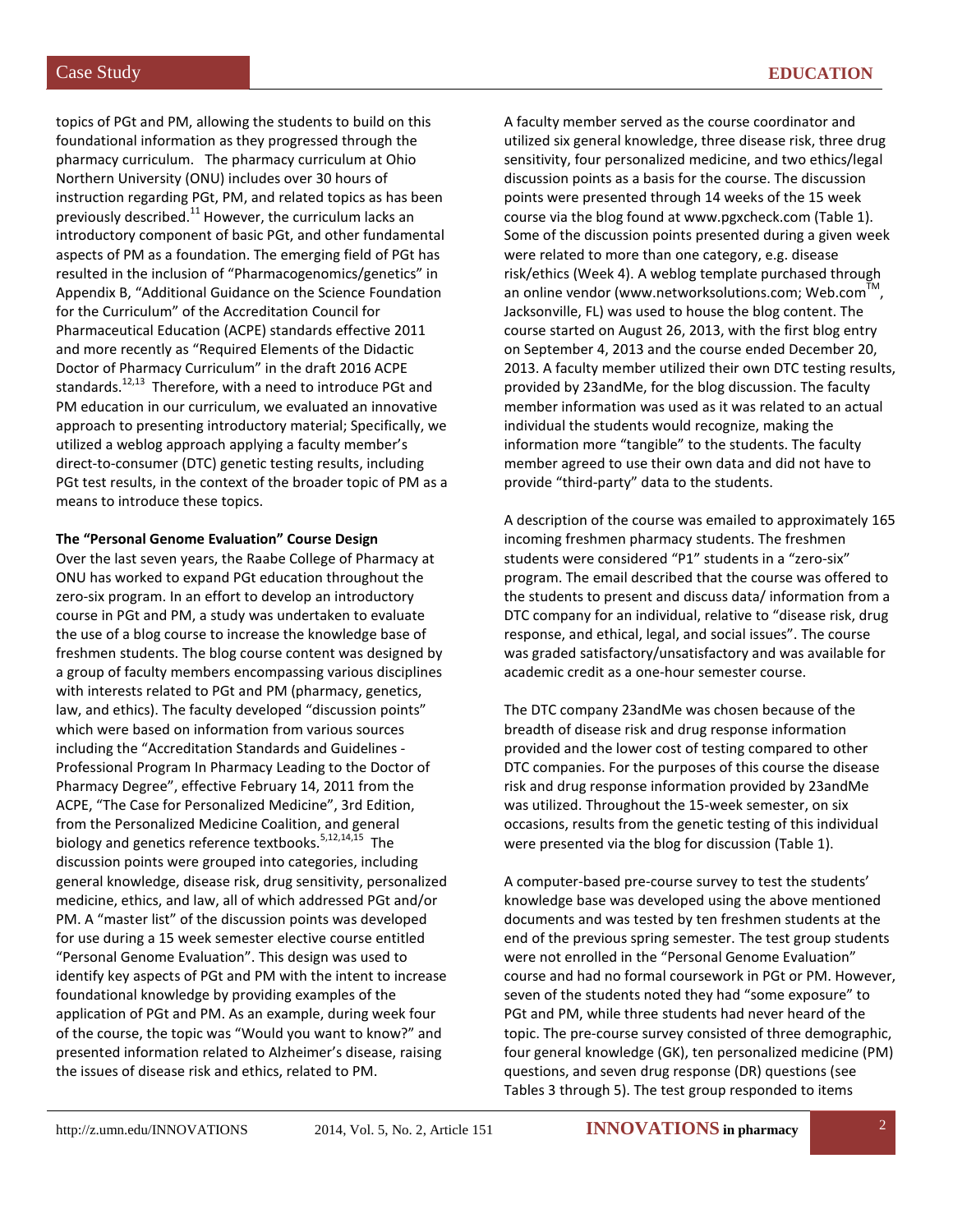regarding the survey questions. All ten of the test group students found that the survey "was clear as to what each question was asking", and confirmed that no single question "gave away" the answer to another question. Six of the students admitted "guessing" the answer to at least one question. The test group students took five to 18 minutes to complete the survey, with four students noting the survey "took too long", while the remaining six students noted the time to complete the survey was "just right". Having tested the survey, the pre-course survey was then distributed via email to the students enrolled in the Fall 2013 elective course. The intent of the surveys was to allow for summative assessment relative to the "instructional unit" that was the blog course. The pre-course survey served as the "benchmark" to which an identical post-course survey, minus the demographic questions, was compared. The pre- and post-course surveys were identical to that tested by the 10 freshmen students the previous semester. Each survey was distributed to the students via an email utilizing the Qualtrics survey system (www.qualitrics.com; Qualtrics® LLC, Provo, UT).

Students enrolled in "Personal Genome Evaluation" were required to read the blog entry and response posts during each week. The response posts were to be provided by students and faculty. The students were not required to post a reply, although they were encouraged to do so by prompting in the original once- or twice-weekly blog posts. The response posts were to be provided during the week following original post and at anytime thereafter until the end of the course. Faculty response posts were to be provided, when desired to respond to the student posts. Therefore, the discussion of any given topic would progress as desired by the students via their posts to the blog until the end of the course. The students were required to take short; three to five question "self-tests", approximately every two weeks in an effort to keep them informed of blog entries, including the original posts and subsequent comments. The self-tests were not graded events, rather they asked questions directly from the original and response posting to the blog in order to help keep the students "up to speed" with the blog content. At the conclusion of the course, students were required to submit a one- to two-page paper describing three things they learned about "Personal Genome Evaluation" relative to PGt and PM. The topics of the "Three things I learned" paper were chosen from four categories, including disease risk, drug response, privacy, and other. Additionally, at the conclusion of the course, a course evaluation instrument was sent to all students enrolled in the course as part of Ohio Northern University (ONU) institutional research. This instrument consisted of standardized questions used across all courses at

the University. The ONU Institutional Review Board exempted the study from review.

Students received a "satisfactory" grade for the course if they completed all of the "self-tests" and turned in the "Three things I learned paper".

Survey results were evaluated using summary descriptive statistics. Overall correct responses from the pre-course and post-course surveys were compared using a two-sample Ttest assuming equal variance. Comparisons of individual precourse and post-course survey question responses were made using the Chi-Square test for the categorical data. For all statistical analyses, the level of significance was set *a priori* at a p-value of less than 0.05. Microsoft Excel 2007 (Microsoft Corp., Redmond, WA), and GraphPad Prism v5.04 (GraphPad Software Inc., La Jolla, CA) were utilized for statistical analyses.

#### **Results**

#### *Demographics of Students*

Fifty-one freshmen students enrolled in the "Personal Genome Evaluation" elective course. Additionally, three upperclassmen enrolled in the course. Table 2 presents the demographic information for these groups. Twelve freshmen students (23.5% of the freshmen cohort) noted that they had "some exposure" to PGt or PM prior to this course.

#### *Pre- and Post-Survey*

All 51 freshmen students completed the pre-course survey, while 49 (96%) completed the post-course survey. Upperclassmen were excluded from the survey analysis. Tables 3, 4, and 5 present the pre- and post-course survey comparison of the number and percentage of correct responses for GK, PM, and drug response related to PGt, respectively. The correct answer for each question in Table 3, 4, and 5, are presented in the Appendix. Overall, 17 of 21 post-course survey questions had a statistically significantly higher number of correct responses as compared to the precourse survey. When taking the total number of students with correct responses pre- and post-course, there was a statistically significant increase in freshmen student knowledge base, following the course (20 + 13 vs.  $37 + 10$ ; p < 0.001). For the cohort of freshmen students, there was a statistically significant increase in GK as noted in three of the four representative survey questions (Table 3). There was increase knowledge of PM in the freshmen student group as nine of ten questions showed a statistically significant increase in correct responses post-course as compared to pre-course (Table 4). With respect to the DR questions, a statistically significant higher number of correct answers were provided by the freshmen students post-course as compared to pre-course for five of seven questions (Table 5).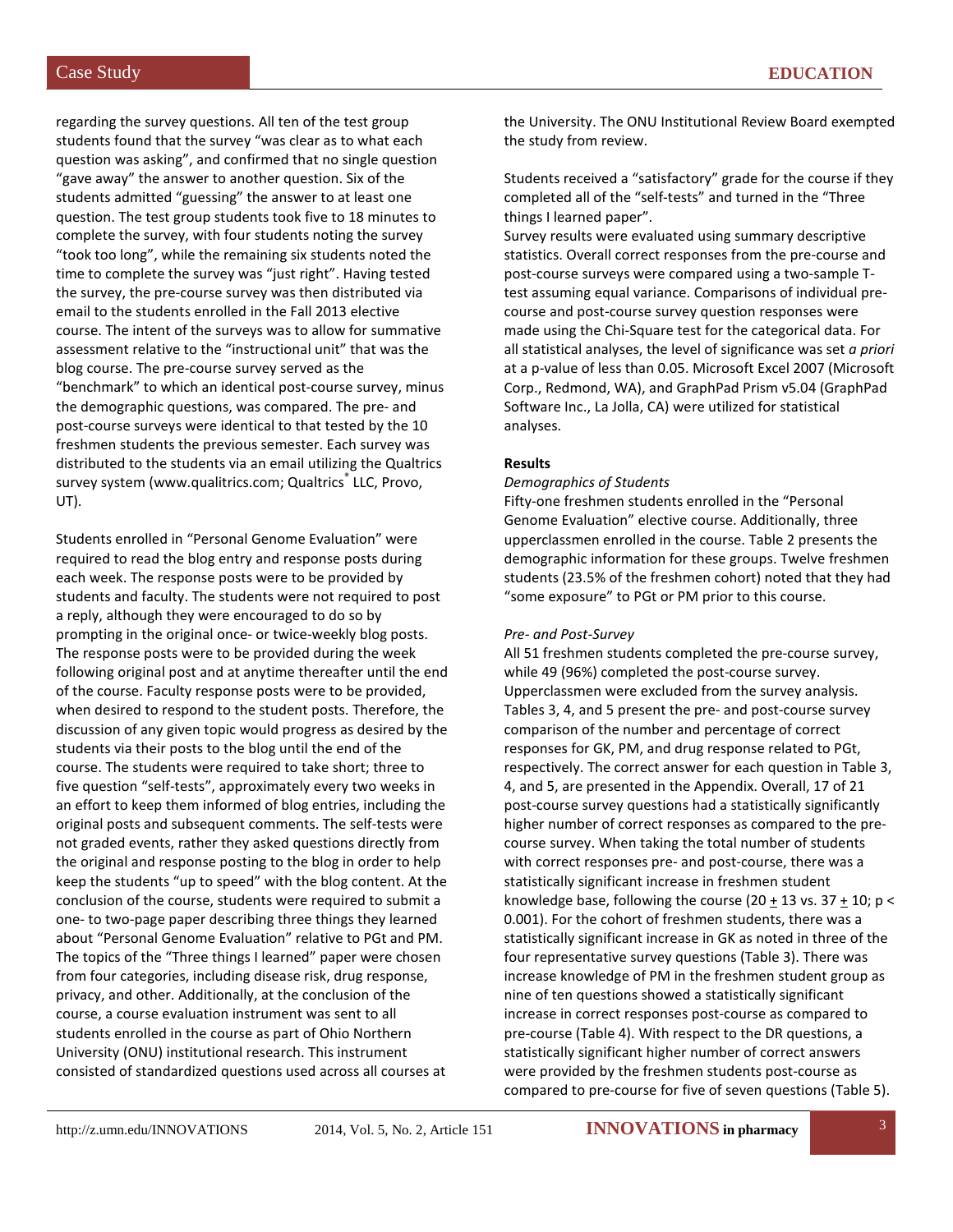#### *Blog Participation*

In total, there were 121 response postings to the blog covering the breadth of topics as described in Table 1. Most of the comments were related to disease risk (34.7%), personalized medicine and drug sensitivity (29.8%), and ethical/legal issues (23.1%), with the remainder of the responses being related to other topics.

#### *"Three Things I Learned" Paper*

The freshmen students were required to write a paper describing "three things I learned" from the "Personal Genome Evaluation" course. The papers included 41 descriptions (26.5% of all descriptions) of what students learned about disease risk, 45 descriptions (29%) related to drug response, 44 descriptions (28.4%) related to privacy, and 25 descriptions (16.1%) of what students learned about "other" topics, e.g., drug targets. It should be noted that some students included more than three descriptions.

#### *Course Evaluation*

Seventy percent of all students (n = 38) completed a course evaluation instrument offered by the Office of Institutional Research at ONU. As this course was intended to introduce the topics of PGt and PM, a question addressed to what extent the students felt that the course ("Personal Genome Evaluation") "provided them with the skill set (here knowledge base) needed for further studies in the field." Of these students, 84% (n = 32) of the evaluation instrument respondents agreed or strongly agreed with the statement, while 13% (n = 5) neither agreed nor disagreed with the statement and 3% (n = 1) disagreed with the statement.

#### **Discussion**

Graduates of health professions programs will likely encounter more patients that have had genetic testing performed with specific panels (e.g. *CYP2C9*, *CYP2C19* and *CYP2D6*) or genome sequencing in part, or in whole as the cost of technology continues to decline.<sup>17</sup> These healthcare professionals will need to understand the information provided and be able to interpret data and communicate the information to their patients. The "Personal Genome Evaluation" course was intended to introduce freshmen pharmacy students to PGt and PM. As compared to the precourse survey, the post-course survey reflected that the student's knowledge of PGt and PM had increased after the blog discussion of data/information for an individual as provided by a DTC genetic testing company.

There was a significant increase in general knowledge when considering three of four questions including what chemicals are considered DNA "building blocks", the genetic influence

on drug response being consistent over one's lifetime, and the DNA similarity between individuals. There was no difference however; in pre- versus post-course knowledge relative to understanding that DNA is found in all nucleated cells in the body. With this specific topic, 88.2% of the students chose the correct answer on the pre-course survey and 96.1% of the students chose the correct answer on the post-course survey. The high percentage of correct responses on the pre-course survey likely reflects the influence of highschool or other pre-college/college biology education. Additionally, the freshmen students were enrolled in a general biology course during the same semester, which introduced the concepts underlying the structure and function of cells including their organization, chemical foundations, metabolism, and the principles and mechanisms of heredity and gene expression. When discussing the questions included in the pre- and post-course survey with the coordinator of the general biology course, it was confirmed that the general knowledge question content for questions 1 and 2 (Table 3) were definitively discussed in the general biology course. There was likely some impact of the concurrent general biology course on the post-course survey results relative to GK. Regardless, the blog approach introduction of the general biology information was new material, reinforced by the biology course information, or reinforced the material presented in the biology course.

Personalized medicine in the context of inclusion of genetic test results is relatively new and with no freshmen student having had formal education on the subject, it was expected that "Personal Genome Evaluation" would be of benefit relative to the freshmen students' knowledge base. Here, students increased their knowledge relative to genetic privacy and legal protections being introduced to the Genetic Information Nondiscrimination Act of 2008 (Table 4; questions 1 and 8). The students were introduced to health information technology and became familiar with the Health Information Technology for Economic and Clinical Health (HITECH) Act (Table 4, question 4). Disease risk stimulated much conversation on the blog with the posts relative to this topic receiving the most student responses (42; 34.7% of all response postings). Importantly, the post-course survey showed that 85.7% of students correctly identified disease risk as being relative as compared to 14.3% of the students pre-course. All questions related to disease risk (Table 4; questions 5, 6, and 7) showed a statistically significant increase with respect to correct answers being chosen postcourse as compared to pre-course. More students understood "participatory medicine", where molecular genetic information is combined with the patient's environment, lifestyle, diet, and family history, as well as the patient's observation of their own symptoms post-course as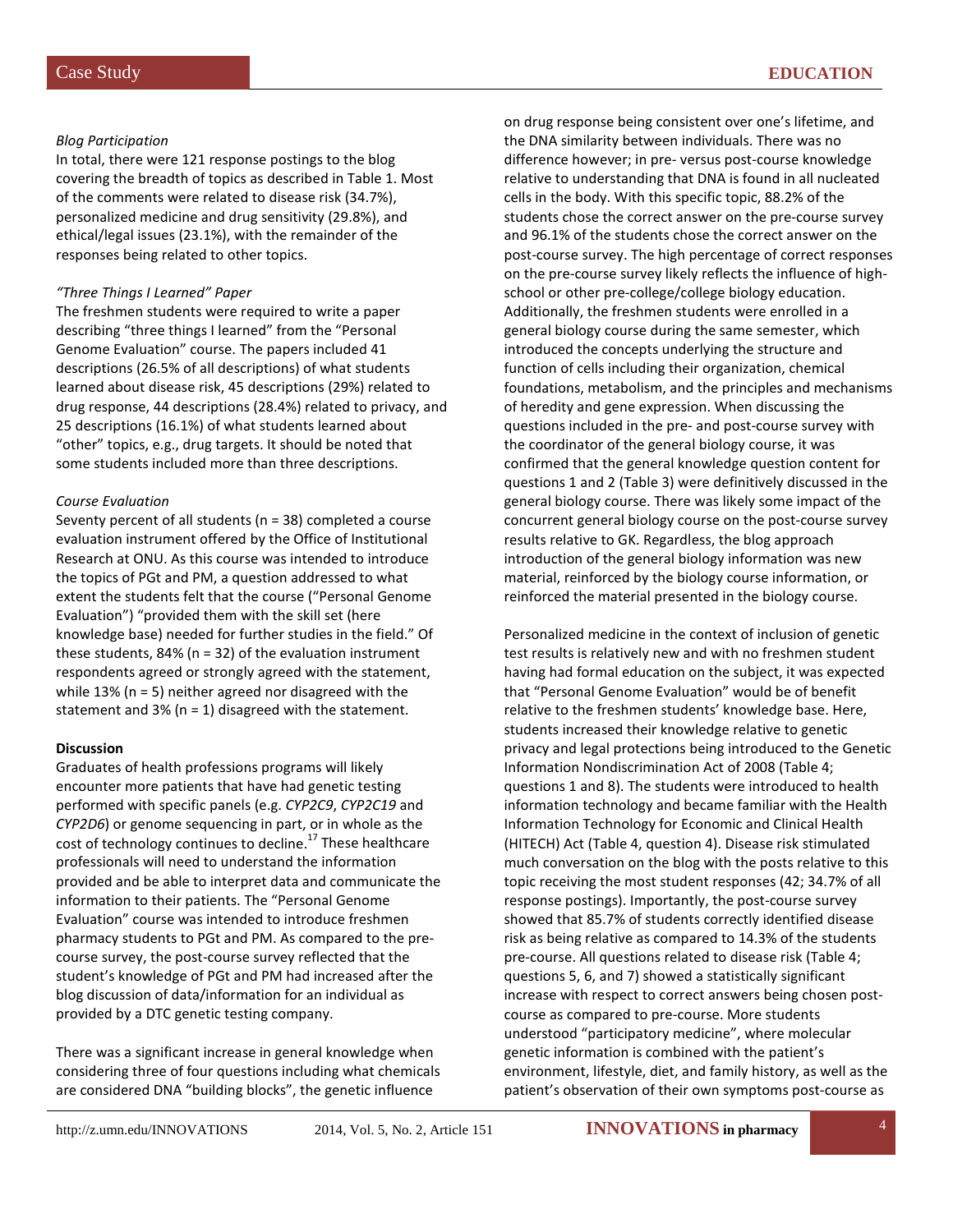compared to pre-course (Table 4, question 9; p < 0.0001). A statistically significant higher percentage of students recognized the breadth of personalized medicine post-course as compared to pre-course (83.7% vs 41.2%), understanding that many sectors must be integrated to reach full implementation of PM (Table 4; question 10). Students were introduced to "drug targets" with 91.8% being able to identify the targets post-course as compared to 23.5% pre-course (p < 0.0001; Table 5, question 1). While pharmacodynamics was discussed, students did not improve their knowledge base relating gene-drug receptor variation as a pharmacodynamic interaction (Table 5, question 2), with 11.8% and 22.4% of students identifying the correct answer on the pre-course and post-course surveys, respectively. Students grasped the idea of metabolic phenotypes having increased their knowledge base when asked to identify a phenotype or determine how a phenotype would be related to dose (Table 5; questions 3, 4, and 7). While 63% of the students post-course versus 55% pre-course identified that extensive metabolizers would require a higher dose than an intermediate metabolizer to achieve the same drug exposure, the difference did not reach statistical significance (Table 5; question 5).

Of interest, the majority of topics discussed in the "Three Things I Learned" papers were related to "disease risk". The papers included ethical, legal, and social issues as well as the Food and Drug Administration's actions toward 23andMe relative to reporting disease risk and drug response information. Importantly, as was noted in the post-course survey, students discussed the understanding that disease risk data was relative and not absolute. Similarly, students expressed some caution when using the drug response data, noting other influences of how a drug may affect an individual.

An important aspect of the blog format was the "conversation" that occurred as students posted responses to the topics. This approach encouraged student to "voice" their opinion and ask questions. Responses by the three upperclassmen likely added to the education of the other students as the upperclassmen comments were a result of having had formal courses which included PGt and PM information. While one faculty member served as the course coordinator and posted the blog topics, other faculty added their comments to the discussion. Again, this served as an important process for providing the students with more information to assimilate, further increasing their knowledge base. The weblog format of the course allowed for broad discussion, with discussion points being a permanent part of the weblog, such that students could return to the discussion as many times as desired. Unlike the classroom setting where

a discussion occurs and then ends, with details often being lost, the documentation of the discussion via the weblog provides a "retrievable dialogue" that students can refer to and contemplate. While not specifically recorded, it is likely the students visited the discussions more than just once as comments were added to each discussion throughout the 15 week semester. Additionally, the weblog format may have allowed for broader representation of opinions as students are more likely to participate in an online discussion as opposed to offering an opinion in the "live" classroom setting. Importantly, this format also allows for responses to instructor and participant posts in a broader context of differing viewpoints. $^{18}$ 

The purchase of a blog template was important as it minimized the time for set-up and maintenance of the blog course. There was no programming experience required and template functions allowed for addition of tables and images to enhance explanation of information. The instructor simply entered the blog topic and initial post in the fields provided in the template and respondents posted in the "comment" field. The cost of the blog template, including the domain name (www.pgxcheck.com) was approximately \$7 per month and in total the annual cost with additional features, such as advanced technical support was approximately \$250. The cost of online resources through Network Solutions was comparable to other vendors. The choice of this vendor had to do with the apparent online support made available. The associated cost of the technology was deemed to be justified and was supported by College funds. These considerations, i.e., the blog template, relatively low cost and available support, by the noted vendor and others, make the weblog course approach readily adoptable by other colleges/schools. Additionally, the pharmacogenetic testing results, as part of broader genetic testing via a DTC company were obtained at a cost of \$207. The saliva sample for genetic testing was provided to the company eight weeks in advance of the offering to allow for test results to be returned in time for the course offering. The total cost to present the "Personal Genome Evaluation" course was just over \$450.

Faculty time commitment per week included approximately 20 to 40 minutes to write and post the blog topic and up to 10 minutes to read reply comments. The development and posting the "self-tests", based on the blog posts required 30 minutes of faculty time every other week. The largest time commitment was related to reading the "Three things I learned" papers at the end of the semester. The papers were submitted electronically to the instructor during week 14 of the semester. This allowed for reading time during week fifteen, prior to course grade submission. The time to read all 54 papers was approximately seven hours.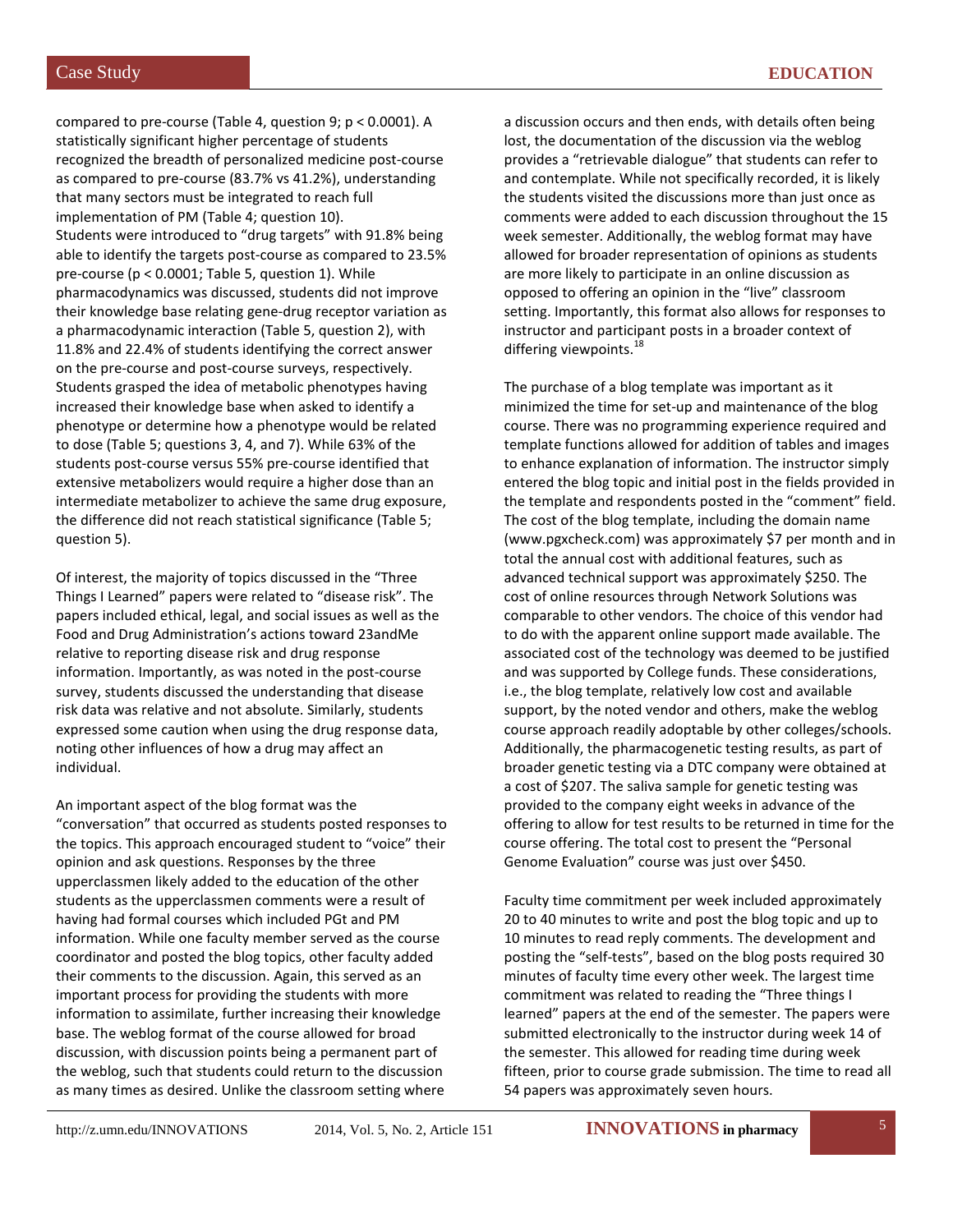#### **Conclusions**

As the need for PGt education increases, colleges/schools of pharmacy will be looking to include introductory material in their curricula. As described, the weblog-based course, "Personal Genome Evaluation" provided freshmen students with an introduction to PGt and PM which increased their knowledge base and prepared them for further study of the subjects. The blog format, via available, affordable online technology, when combined with pharmacogenetic testing results can be easily transferable and can be adopted by colleges to introduce PGt and PM.

#### **References**

- 1. Finney Rutten LJ, Gollust SE, Naveed S, Moser RP. Increasing Public Awareness of Direct-to-Consumer Genetic Tests: Health Care Access, Internet Use, and Population Density Correlates. *Journal Cancer Epidemiol.* 2012 (2012), Article ID 309109, 7 pages.
- 2. Dougherty MJ. Closing the Gap: Inverting the Genetics Curriculum to Ensure an Informed Public. *Am J Hum Genet* 85, 6–12, July 10, 2009.
- 3. Kisor DF. Making personalized medicine an expectation of pharmacy students. *Pers Med.* 2013, 10(1), 5-8.
- 4. Vernez1 SL, Salari K, Ormond KE, Lee SSJ. Personal genome testing in medical education: student experiences with genotyping in the classroom. *Gen Med.* 2013, 5:24 doi:10.1186/gm428.
- 5. Personalized Medicine Coalition. The Case for Personalized Medicine, 3rd Edition. Found at: http://www.personalizedmedicinecoalition.org/abo ut/about-personalized-medicine/the-case-forpersonalized-medicine. Accessed February 24, 2014.
- 6. Stanek EJ, Sanders CL, Johansen Taber KA, *et al*. Adoption of pharmacogenomic testing by US physicians: Results of a nationwide survey. *Clin Pharmaco Ther.* 91(3), 450-458 (2012).
- 7. Roederer MW, Van Riper M, Valgus J, Knafl G, McLeod H. Knowledge, attitudes and education of pharmacist regarding pharmacogenetic testing. *Personal Med.* 9(1), 19-27 (2012).
- 8. Dodson CH, Choi H, Van Riper M. Knowledge and attitudes about pharmacogenetic testing among nurses. Presented at the Southern Nursing Research Society Annual Meeting. (2010).
- 9. Murphy JE, Green JS, Adams LA, Squire RB, Kuo GM, McKay A. Pharmacogenomics in the curricula of

colleges and schools of pharmacy in the United States. *Am J Pharm Ed.* 74(1), 1-10 (2010).

- 10. Latif DA, McKay A. Pharmacogenetics and pharmacogenomics instruction in colleges and
- 11. schools of pharmacy in the United States. *Am J Pharm Ed.* 69(2), 152-156 (2005).
- 12. Kisor DF, Talbot JN, Stockert AL, Smith A. Exploring a Laboratory Model of Pharmacogenetics as Applied to Clinical Decision Making. *Innov Pharm*. 4(2); Article 112 (2013).
- 13. Accreditation Council for Pharmacy Education. Accreditation Standards and Guidelines
- 14. Professional Program In Pharmacy Leading to the Doctor of Pharmacy Degree. Found at: https://www.acpe-accredit.org/standards/. Accessed February 24, 2014.
- 15. Accreditation Council for Pharmacy Education. Accreditation Standards and Key Elements for the Professional Program in Pharmacy Leading to the Doctor of Pharmacy Degree (Draft). Accessed March 6, 2014.
- 16. Life. The Science of Biology, 9th edition. Sadava D, Hillis DM, Heller HC, Berenbaum MR eds. 2011.
- 17. Introduction to Genetic Analysis, 10th edition. Griffiths AJF, Wessler SR, Carroll SB, Doebley J eds. 2012.
- 18. Drug Targets. Drugs and Genes. http://drugsandgenes.com/. Accessed March 17, 2014.
- 19. National Human Genome Research Institute. DNA Sequencing Costs. https://www.genome.gov/ sequencingcosts/. Accessed March 21, 2014.
- 20. Wu D, Hiltz SR. Predicting learning from asynchronous online discussions. *J Asynch Learn Net*. 8(2); 139-152 (2004).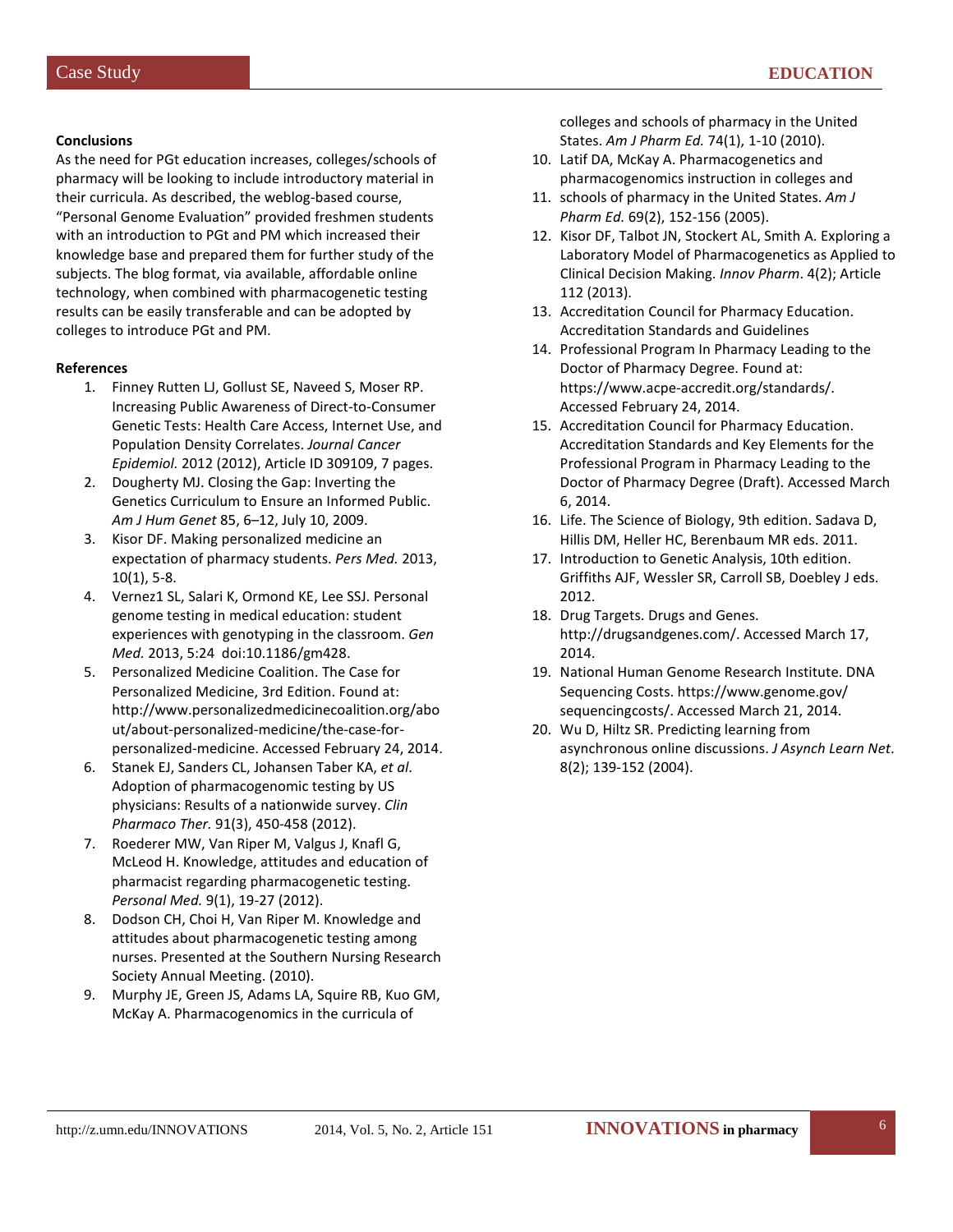| Week           | <b>Topic</b>                                               | Category                   | <b>Specific Discussion Points</b>                                                                       |  |
|----------------|------------------------------------------------------------|----------------------------|---------------------------------------------------------------------------------------------------------|--|
|                | www.pgxcheck.com - Blog site for the                       |                            | Confirmation of blog URL.                                                                               |  |
| $\mathbf{1}$   | course                                                     |                            |                                                                                                         |  |
| $\overline{2}$ | Looking at a Personal Genome. Why?                         | General                    | Described the rationale for getting tested.                                                             |  |
|                | Personal GenomeThe Process and Initial                     | General                    | Described the process of sample collection and the                                                      |  |
| $\overline{2}$ | Thoughts                                                   |                            | procedure for sending the sample and obtaining the                                                      |  |
|                |                                                            |                            | results.                                                                                                |  |
| $\overline{2}$ | <b>Introductory Information and Disease</b>                | Disease Risk               | Background information on DNA and single nucleotide                                                     |  |
|                | Risk: Prostate Cancer!                                     | (PM <sup>a</sup> )         | polymorphisms (SNPs) and risk of prostate cancer.                                                       |  |
| 3              | A quick look at DNA, Amino Acids, and                      | General (GK <sup>b</sup> ) | Background information on DNA, Amino Acids, and                                                         |  |
|                | Proteins                                                   |                            | Proteins.                                                                                               |  |
| 3              | Disease Risk - Coronary Heart Disease                      | Disease Risk               | Background information on DNA and SNPs and risk of                                                      |  |
|                | (CHD)                                                      | (PM)                       | coronary heart disease. Via drugsandgenes.com. <sup>16</sup>                                            |  |
| 4              | Would you want to know?                                    | Disease Risk/              | Background information and SNPs and risk of Alzheimer's                                                 |  |
|                |                                                            | Ethics (PM)                | Disease.                                                                                                |  |
|                | Genetic Discrimination - An example and                    | Ethics/Law (PM)            | Examination of the Burlington Northern & Santa Fe                                                       |  |
| 5              | the law                                                    |                            | Railway company case and introduction to the Genetic                                                    |  |
|                |                                                            |                            | Information Nondiscrimination Act (GINA).                                                               |  |
| 5              | <b>Expanding GINA</b>                                      | Ethics/Law (PM)            | A look at what some states are doing beyond the federal                                                 |  |
|                |                                                            |                            | GINA.                                                                                                   |  |
| 6              | Let's Talk Personalized Medicine,<br>Pharmacogenetics, and | General (PM)               | Definitions of and an introduction to personalized<br>medicine, pharmacogenetics, and pharmacogenomics. |  |
|                | Pharmacogenomics!                                          |                            |                                                                                                         |  |
| 6              | A preliminary look at drug response:                       | <b>Drug Sensitivity</b>    | An example of relating genetics to drug response.                                                       |  |
|                | Caffeine                                                   | $(DR^c)$                   |                                                                                                         |  |
| $\overline{7}$ | Chest Pain, Coronary Artery Blockage and                   | <b>Drug Sensitivity</b>    | A second example of relating genetics to drug response.                                                 |  |
|                | My Antiplatelet Therapy!                                   | (DR)                       |                                                                                                         |  |
| 8              | <b>Metabolizer Phenotypes</b>                              | General (DR)               | Defining phenotype and relating genotype to phenotype.                                                  |  |
|                | If I had atrial fibrillation and needed                    | Drug Sensitivity           | An example where two genetic variations can influence                                                   |  |
| 9              | warfarin                                                   | (DR)                       | drug response.                                                                                          |  |
| 10             | What is a drug-gene interaction?                           | General (DR)               | Defining a drug-gene interaction with examples.                                                         |  |
| 11             | The Breadth of Personalized Medicine -                     | Personalized               | Examination of the components of personalized                                                           |  |
|                | <b>Personal Genome Evaluation</b>                          | Medicine (PM)              | medicine.                                                                                               |  |
| 12             | Education and Personalized Medicine - A                    | Personalized               | Identifying the need for education in personalized                                                      |  |
|                | challenge to you!                                          | Medicine (PM)              | medicine and citing informational sources.                                                              |  |
| 13             | 23andMe                                                    | Personalized               | A discussion about recent events related to the Food and                                                |  |
|                |                                                            | Medicine (PM)              | Drug Administration's letter to the direct-to-consumer                                                  |  |
|                |                                                            |                            | DNA testing company 23andMe.                                                                            |  |
|                | The Personalized Medicine Pie and                          | Personalized               | Revisiting, with more specificity, the components of                                                    |  |
| 14             | related items                                              | Medicine (PM)              | personalized medicine. Here introducing the document                                                    |  |
|                |                                                            |                            | "The Case for Personalized Medicine". <sup>5</sup>                                                      |  |

a<br>Personalized Medicine; <sup>b</sup>General Knowledge; <sup>c</sup>Drug Response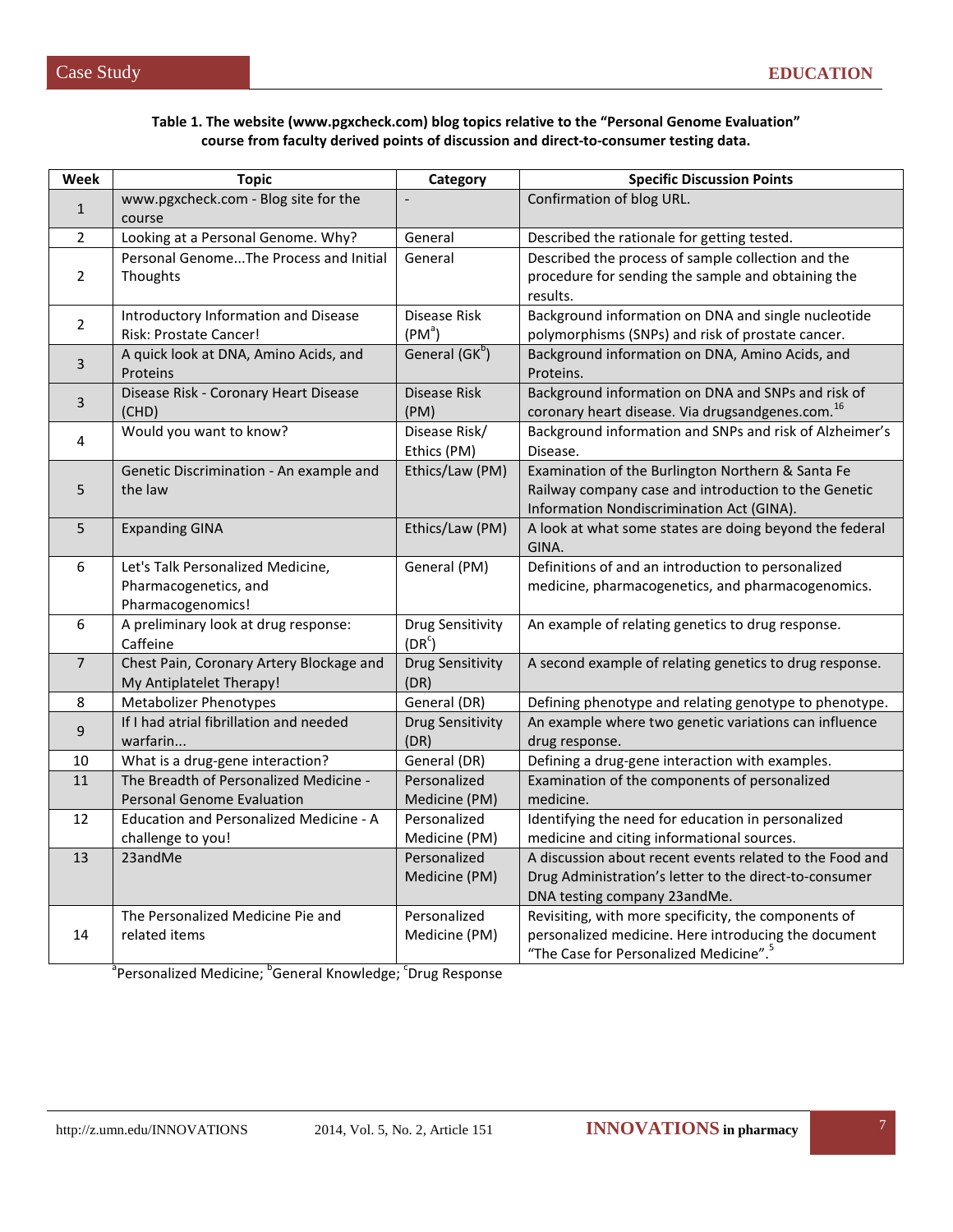| Age Range:                          | $n^{a}$ (%) |
|-------------------------------------|-------------|
| 17 through 19 years                 | 52 (96.3)   |
| 20 through 25 years                 | 2(3.7)      |
| Academic Year:                      |             |
| Freshmen                            | 51 (94.4)   |
| Junior                              | 3(5.6)      |
| Gender:                             |             |
| Male                                | 10(18.5)    |
| Female                              | 44 (81.5)   |
| Primary Language:                   |             |
| English                             | 54 (100)    |
| Prior Use of DTC Genetic Testing:   |             |
| No.                                 | 54 (100)    |
| Previous PGt or PM Education:       |             |
| Formal course work                  | 0(0)        |
| Some exposure                       | 15 (27.8)   |
| Never heard of topics               | 39 (72.2)   |
| Member of sPMC Chapter <sup>b</sup> |             |
| Yes                                 | 1(1.9)      |
| No                                  | 53 (98.1)   |

#### **Table 2. Demographics of pharmacy student population that enrolled in the "Personal Genome Evaluation" course, based on the pre-course survey.**

 $a^a$ n = 54.  $b^b$ sPMC refers to the student chapter of the Personalized Medicine Coalition.

#### **Table 3. General knowledge questions; Pre- and post-course correct responses (number; percentage), and p value.a, b**

| Question                                                                                       | Pre-course<br>Number<br>Correct<br>(%) | Post-course<br>Number<br>Correct<br>(%) | p Value  |
|------------------------------------------------------------------------------------------------|----------------------------------------|-----------------------------------------|----------|
| 1. True or False. All nucleated cells in the body contain DNA.                                 | 45 (88)                                | 47 (96)                                 | 0.1569   |
| 2. The four chemicals that are the "building blocks" of DNA include<br>which of the following? | 39 (76)                                | 48 (98)                                 | 0.0014   |
| 3. True or False. Genetic influence of drug response changes over a<br>person's lifetime.      | 11(22)                                 | 29(59)                                  | < 0.0001 |
| % alike.<br>4. Based on DNA only, humans are                                                   | 16 (31)                                | 48 (100)                                | < 0.0001 |

<sup>a</sup>statistical significance set *a priori* at a p value < 0.05. <sup>b</sup>see Appendix for correct answers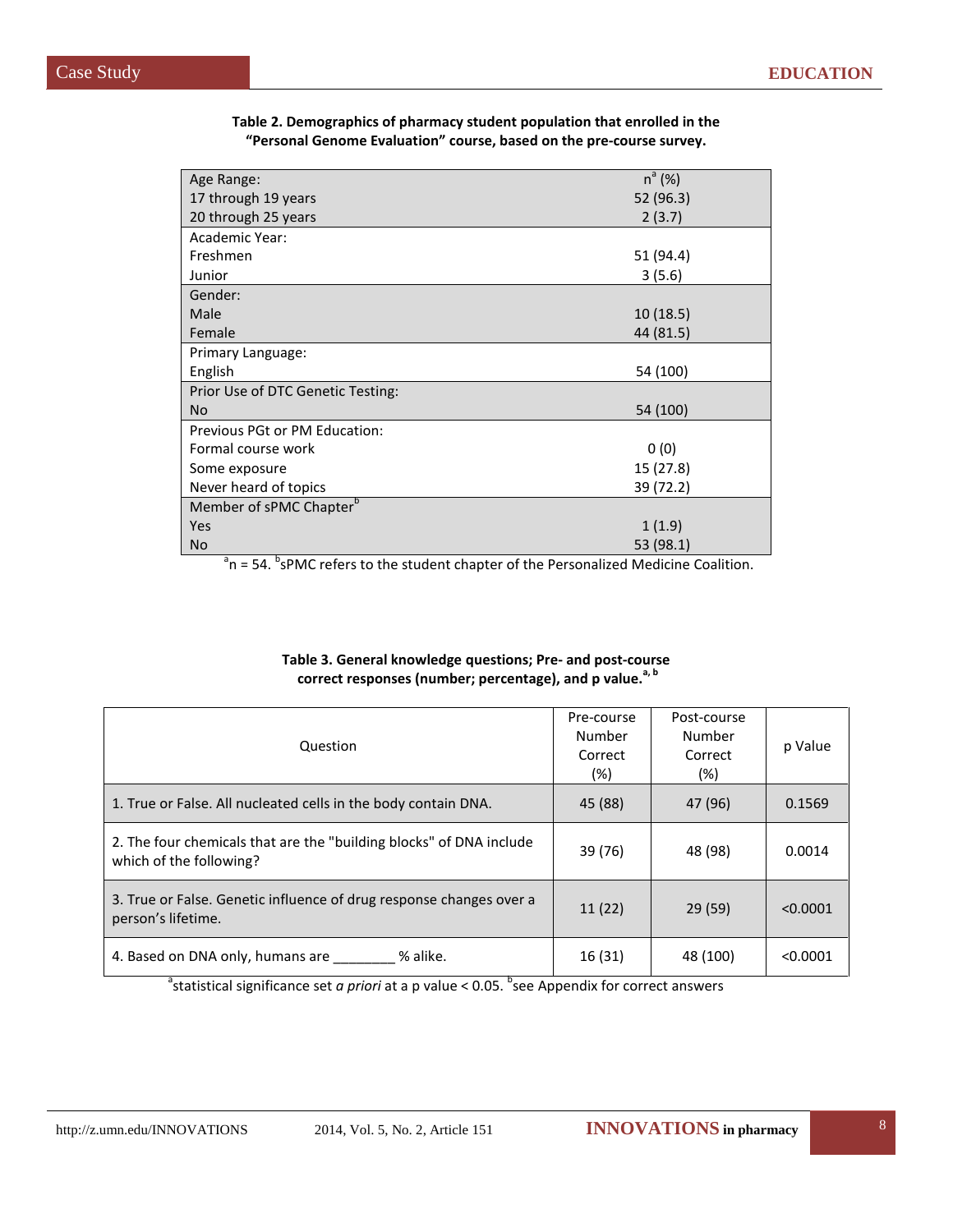| Question                                                                                                                                                                                                                                                          | Pre-course<br>Number<br>Correct<br>(%) | Post-course<br>Number<br>Correct<br>(%) | p Value  |
|-------------------------------------------------------------------------------------------------------------------------------------------------------------------------------------------------------------------------------------------------------------------|----------------------------------------|-----------------------------------------|----------|
| 1. The U.S, federal legislation enacted to protect individuals from<br>discrimination relative to personal genetic information is known as:                                                                                                                       | 5(10)                                  | 47 (96)                                 | < 0.0001 |
| 2. Personalized medicine can improve patient care by:                                                                                                                                                                                                             | 43 (86)                                | 45 (94)                                 | 0.2054   |
| 3. Personalized medicine and pharmacogenomics have been<br>brought closer to clinical use mainly because:                                                                                                                                                         | 11(22)                                 | 32(63)                                  | < 0.0001 |
| 4. Electronic health records and other information technologies<br>must be implemented for use in healthcare. Which legislation states<br>that hospitals and physicians face penalties if they do not use these<br>technologies in a "meaningful way" after 2015? | 16 (31)                                | 32 (65)                                 | p<0.0001 |
| 5. A person sends their saliva to a direct-to-consumer genetic<br>testing company. The results show that the individual has a single<br>nucleotide polymorphism (SNP) which is related to increased risk of<br>coronary heart disease. This risk is considered:   | 16(31)                                 | 42 (86)                                 | < 0.0001 |
| 6. True or False. In cancer patients, the genetics of some tumors can<br>be used to identify drugs that can target the cancer cells.                                                                                                                              | 35 (69)                                | 45 (92)                                 | 0.0037   |
| 7. True or False. The genetics of all tumor cells associated with<br>cancer have been determined.                                                                                                                                                                 | 40 (78)                                | 47 (96)                                 | < 0.0001 |
| 8. The legislation passed to prohibit discrimination based on a<br>person's genetics is aimed at which two groups?                                                                                                                                                | 16 (31)                                | 46 (94)                                 | < 0.0001 |
| 9. Participatory medicine includes which of the following along with<br>molecular genetic information?                                                                                                                                                            | 7(14)                                  | 24(50)                                  | < 0.0001 |
| 10. Which of the following must "converge" in order for<br>personalized medicine to be fully implemented? (check all that<br>apply)                                                                                                                               | 21(41)                                 | 41 (84)                                 | < 0.0001 |

**Table 4. Personalized medicine questions; Pre- and post-course**  correct responses (number; percentage), and p value.<sup>a, b</sup>

<sup>a</sup>statistical significance set *a priori* at a p value < 0.05. <sup>b</sup>see Appendix for correct answers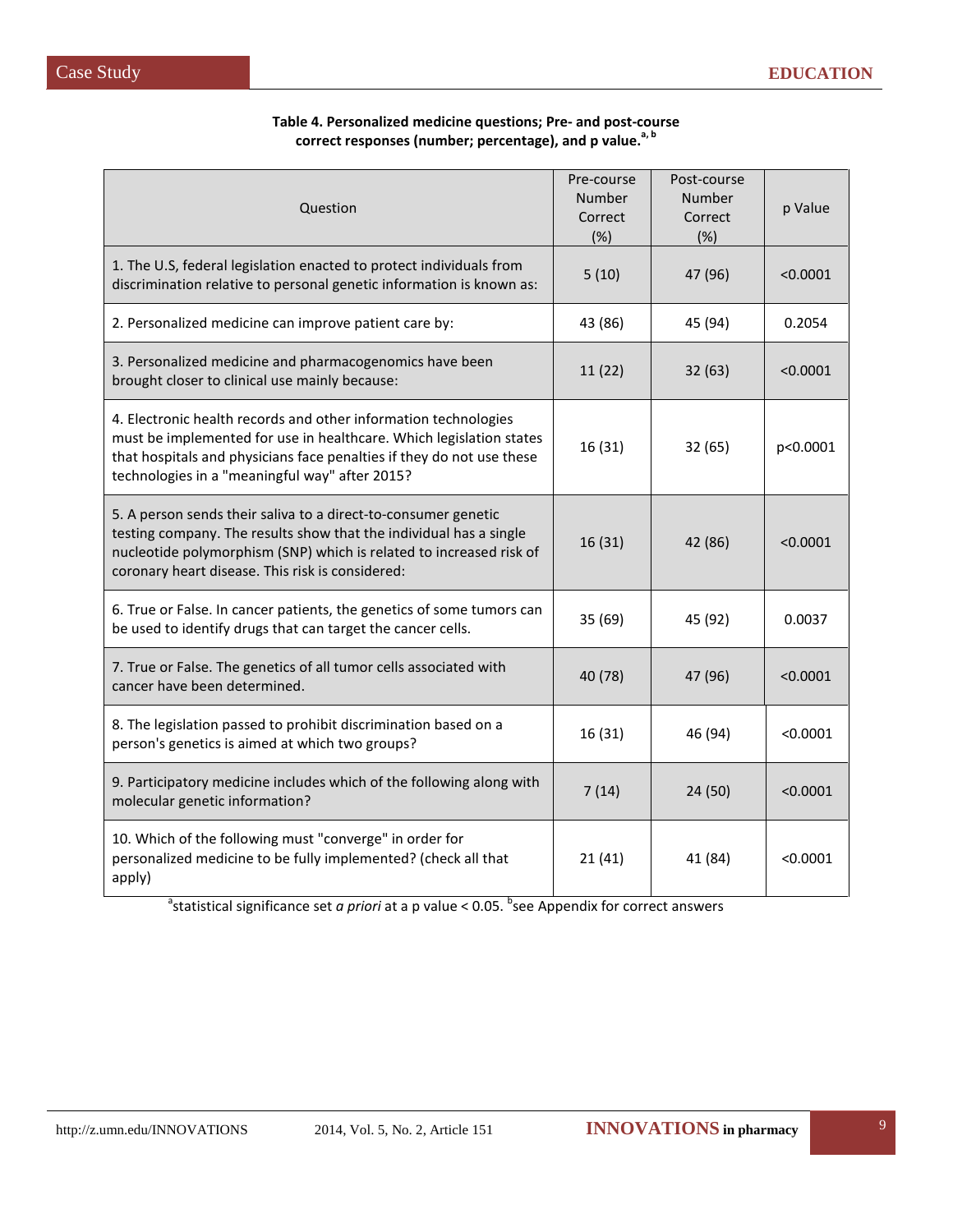#### **Table 5. Drug response questions; Pre- and post-course**  correct responses (number; percentage), and p value.<sup>a.b</sup>

| Question                                                                                                                                                                                                                                                                                                                                                                                                                                                                                      | Pre-course<br>Number<br>Correct<br>(%) | Post-course<br>Number<br>Correct<br>(%) | p Value  |
|-----------------------------------------------------------------------------------------------------------------------------------------------------------------------------------------------------------------------------------------------------------------------------------------------------------------------------------------------------------------------------------------------------------------------------------------------------------------------------------------------|----------------------------------------|-----------------------------------------|----------|
| 1. Drug targets that are under genetic control include which of the<br>following?                                                                                                                                                                                                                                                                                                                                                                                                             | 12(24)                                 | 45 (92)                                 | < 0.0001 |
| 2. An individual has the genetic constitution that results in<br>decreased formation of a specific drug receptor. This causes the<br>individual to be more "sensitive" to the effects of drugs that target<br>this receptor. This interaction between a drug and a receptor is<br>called:                                                                                                                                                                                                     | 6(12)                                  | 11 (22)                                 | 0.1551   |
| 3. A person sends their saliva to a direct-to-consumer genetic<br>testing company. The testing results show that this individual has a<br>single nucleotide polymorphism (SNP) which is related to decreased<br>activity of a metabolizing enzyme. Specifically, the individual has<br>the genetic constitution showing that one parent passed along a<br>deficient gene, while the other parent passed along the "normal<br>function" gene. This individual is typically classified as a/an: | 16(31)                                 | 30(61)                                  | 0.0028   |
| 4. Given a prodrug, a patient with a heterozygotic polymorphism<br>reducing the metabolism of the drug would require a/an:                                                                                                                                                                                                                                                                                                                                                                    | 9(18)                                  | 28 (57)                                 | < 0.0001 |
| 5. As compared to an intermediate metabolizer, an individual who is<br>an extensive metabolizer would need a<br><b>Example 20 dose to achieve</b><br>a similar drug exposure.                                                                                                                                                                                                                                                                                                                 | 23(45)                                 | 31(63)                                  | 0.0684   |
| 6. A drug is being studied in a large clinical trial. The results indicate<br>that only a small percentage of the patients in the study benefit<br>from the drug. Which of the following statements describes a<br>rational "next step" in the development of the drug?                                                                                                                                                                                                                       | 33 (65)                                | 41 (84)                                 | 0.0306   |
| 7. Which individual would likely have two "common" copies (one<br>from each parent) of the genes coding for a metabolizing enzyme?                                                                                                                                                                                                                                                                                                                                                            | 14(27)                                 | 32(65)                                  | < 0.0001 |

<sup>a</sup>statistical significance set *a priori* at a p value < 0.05. <sup>b</sup>see Appendix for correct answers